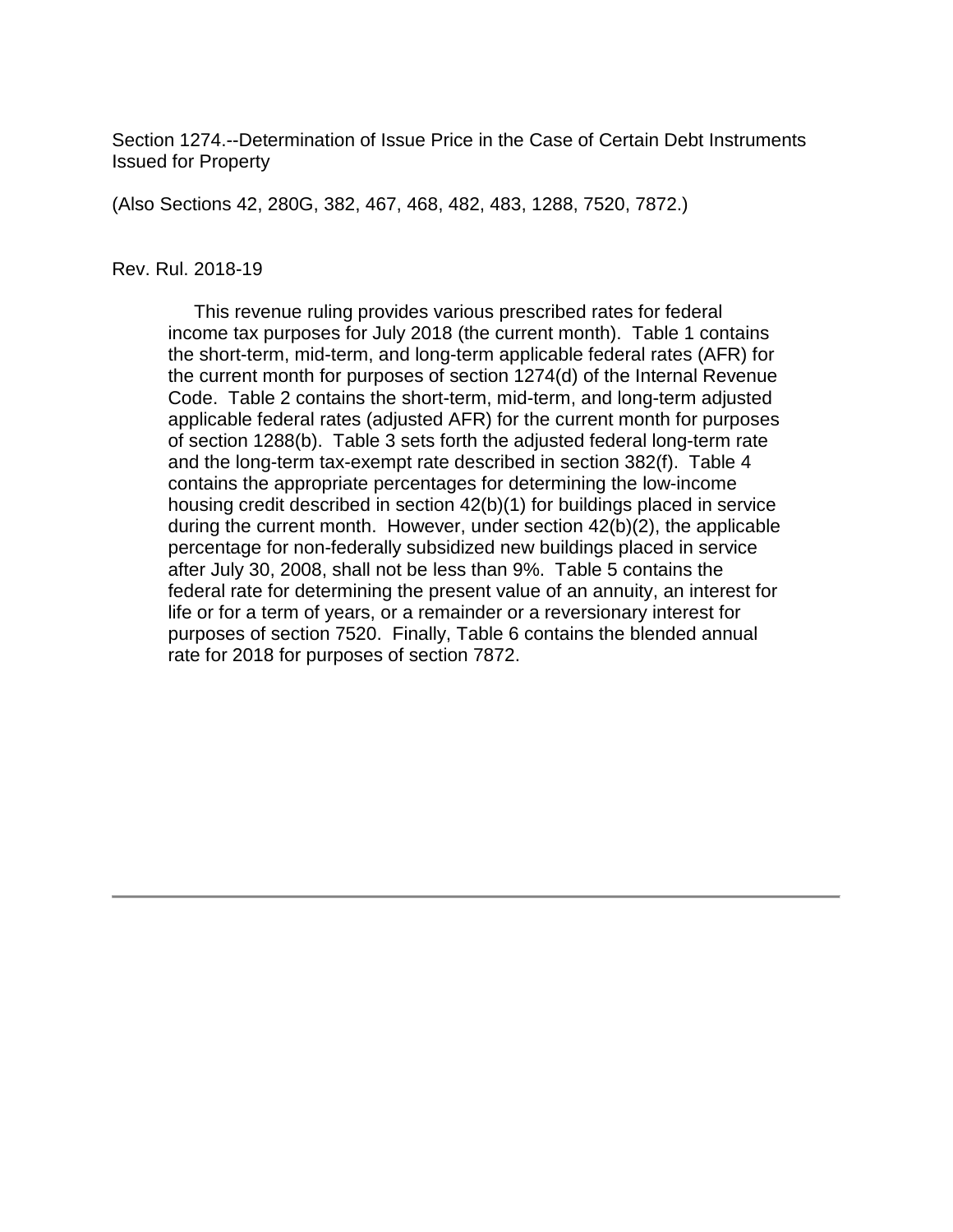### REV. RUL. 2018-19 TABLE 1

# Applicable Federal Rates (AFR) for July 2018

|                      | Annual         | <b>Period for Compounding</b><br>Semiannual | <b>Quarterly</b> | <b>Monthly</b> |  |
|----------------------|----------------|---------------------------------------------|------------------|----------------|--|
|                      |                |                                             |                  |                |  |
|                      | Short-term     |                                             |                  |                |  |
| <b>AFR</b>           | 2.38%          | 2.37%                                       | 2.36%            | 2.36%          |  |
| 110% AFR             | 2.63%          | 2.61%                                       | 2.60%            | 2.60%          |  |
| 120% AFR             | 2.86%          | 2.84%                                       | 2.83%            | 2.82%          |  |
| 130% AFR             | 3.10%          | 3.08%                                       | 3.07%            | 3.06%          |  |
|                      | Mid-term       |                                             |                  |                |  |
| <b>AFR</b>           | 2.87%          | 2.85%                                       | 2.84%            | 2.83%          |  |
| 110% AFR             | 3.16%          | 3.14%                                       | 3.13%            | 3.12%          |  |
| 120% AFR             | 3.45%          | 3.42%                                       | 3.41%            | 3.40%          |  |
| 130% AFR             | 3.74%          | 3.71%                                       | 3.69%            | 3.68%          |  |
| 150% AFR             | 4.33%          | 4.28%                                       | 4.26%            | 4.24%          |  |
| 175% AFR             | 5.05%          | 4.99%                                       | 4.96%            | 4.94%          |  |
|                      | Long-term      |                                             |                  |                |  |
| <b>AFR</b>           | 3.06%          | 3.04%                                       | 3.03%            | 3.02%          |  |
| 110% AFR<br>120% AFR | 3.37%          | 3.34%                                       | 3.33%            | 3.32%<br>3.62% |  |
| 130% AFR             | 3.68%<br>3.99% | 3.65%<br>3.95%                              | 3.63%<br>3.93%   | 3.92%          |  |
|                      |                |                                             |                  |                |  |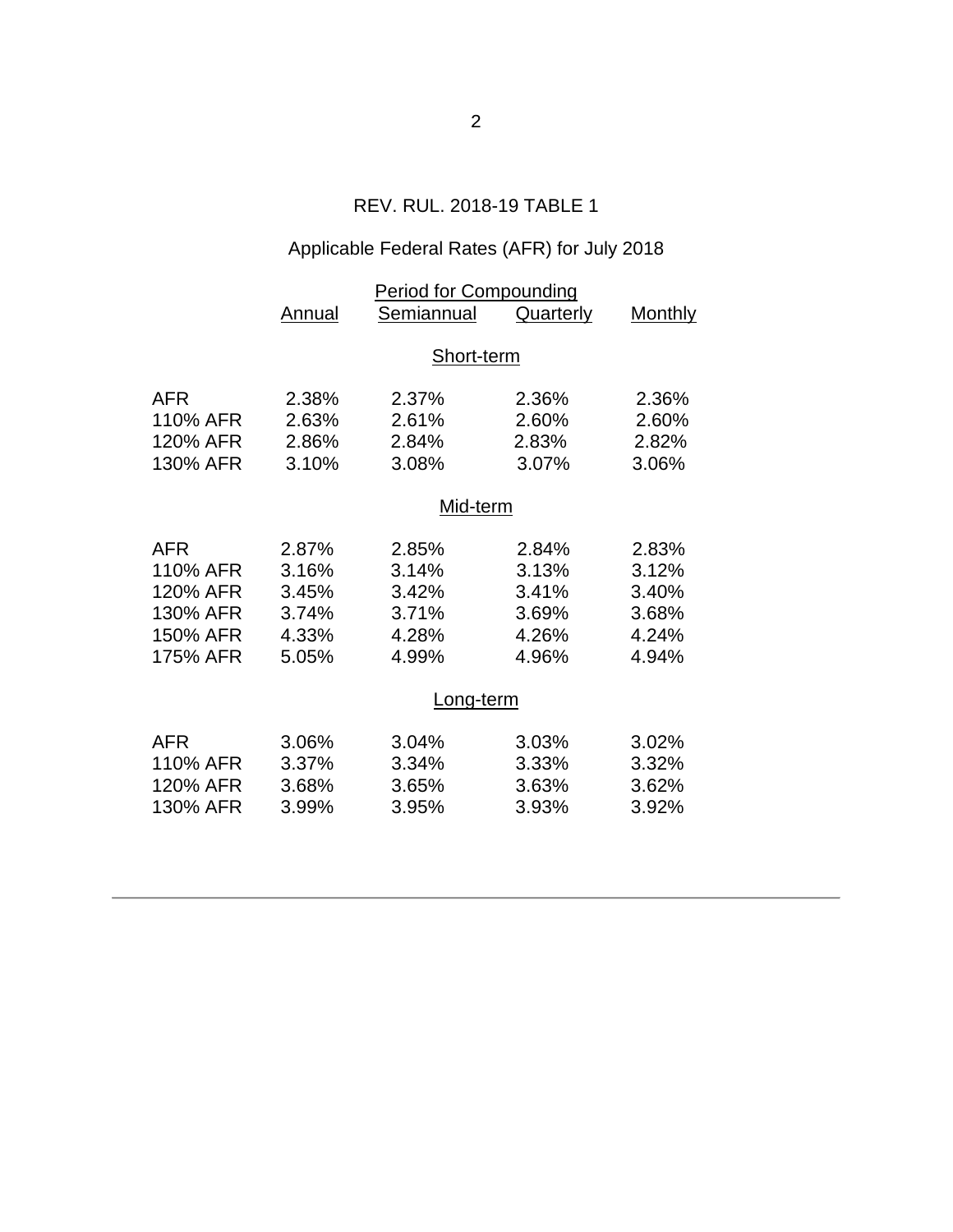### REV. RUL. 2018-19 TABLE 2

# Adjusted AFR for July 2018

|                            | Annual | Period for Compounding<br>Semiannual | Quarterly | Monthly |
|----------------------------|--------|--------------------------------------|-----------|---------|
| Short-term<br>adjusted AFR | 1.81%  | 1.80%                                | 1.80%     | 1.79%   |
| Mid-term<br>adjusted AFR   | 2.17%  | 2.16%                                | 2.15%     | 2.15%   |
| Long-term<br>adjusted AFR  | 2.32%  | 2.31%                                | 2.30%     | 2.30%   |

#### REV. RUL. 2018-19 TABLE 3

| Rates Under Section 382 for July 2018                                                                                                                                                |          |
|--------------------------------------------------------------------------------------------------------------------------------------------------------------------------------------|----------|
| Adjusted federal long-term rate for the current month                                                                                                                                | $2.32\%$ |
| Long-term tax-exempt rate for ownership changes during the<br>current month (the highest of the adjusted federal long-term<br>rates for the current month and the prior two months.) | $2.32\%$ |